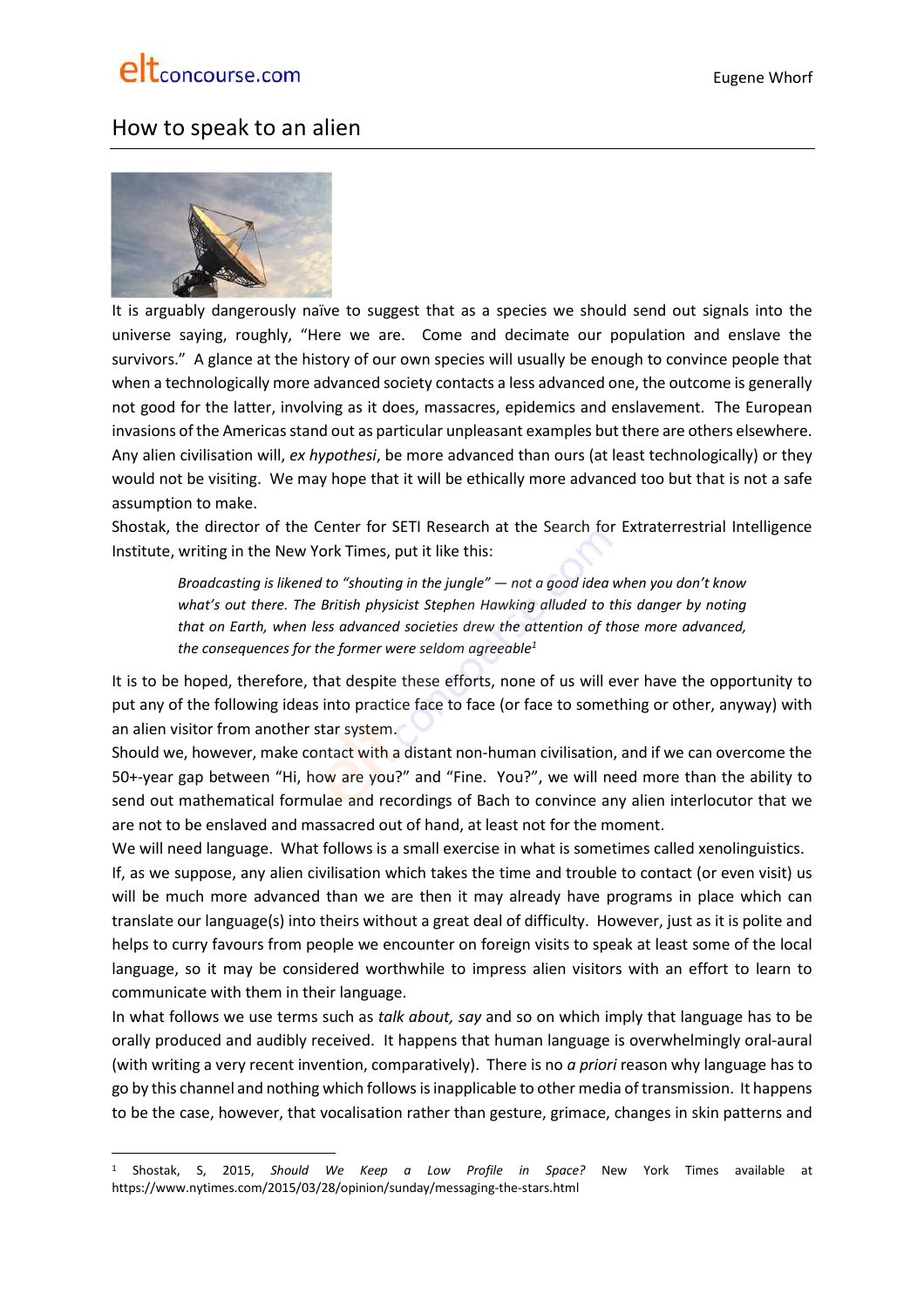colours, organ pipes and so on is a very efficient way of communicating. You can talk in the dark, talk round corners and talk with your hands full. Writing and recording speech gives us the additional ability to talk to people we have never met, after we are dead or who are yet to be born.

# *Assumptions*

What follows is concerned with what an alien language might be like and proceeds from four assumptions of which the first three are:

- 1. That any race of aliens we encounter will live conceptually in a Newtonian universe of things and not:
	- a. exist at the subatomic level and perceive the universe quantum mechanically
	- b. be non-corporeal having an existence outside of time and space
- 2. That the law of parsimony will dictate to a large extent how any alien language will function
- 3. That evolution happens everywhere.

All three assumptions can be questioned, naturally.

There may be intelligent alien entities which live their lives at the subatomic level but it is difficult to imagine how we would interact with such beings and indeed what reason such beings would have for wanting to interact with anything as big as us. It is also imaginable that there exist races of self-aware beings who have no corporeal existence at all and live out their lives (if, indeed their lives ever end) in hyperspace without contact with matter at all. It is equally hard to imagine how we would ever come into contact with such a race at all and if we did, what possible use such a contact could be to either of us.

There may also be parts of the universe where parsimony plays no part at all and where there is no limit to the amount of matter, energy, intelligence, memory and computing power available to the inhabitants. It is not at all easy to imagine such a state of bliss and harder still to imagine why any of its inhabitants would want to go anywhere else or talk to anyone else.

We take it as an assumption that if evolution happens here on earth, that it happens everywhere there is life. We also, incidentally, take it on trust that the laws of physics do not vary across the universe. There may be places where gravity, for example, does not exist but it is hard to make a case for assuming that.

The fourth assumption is, of course, that any alien civilisation we encounter will have something we can recognise as language. The ability to use syntactical language (rather than communicate symbolically in the manner of bees and monkeys) is a defining aspect of being human. It is very hard to imagine a civilisation arising which is capable of contacting another across light years without some means of communicating precise and subtle meanings. If we leave out telepathy, this means some kind of symbolic tokens organised into syntactic units. That is what language is. Even telepathic communication would arguably require **some** use of symbols, of course.

So, proceeding from the four main assumptions, here's what an alien language might be like with some clues for interpreters.

# *Building blocks*

### *Things*

If we are right in assuming that any species we contact 'out there' lives in a Newtonian universe of things then objects must be referred to somehow. Things exist and language has to have a way of referring to them.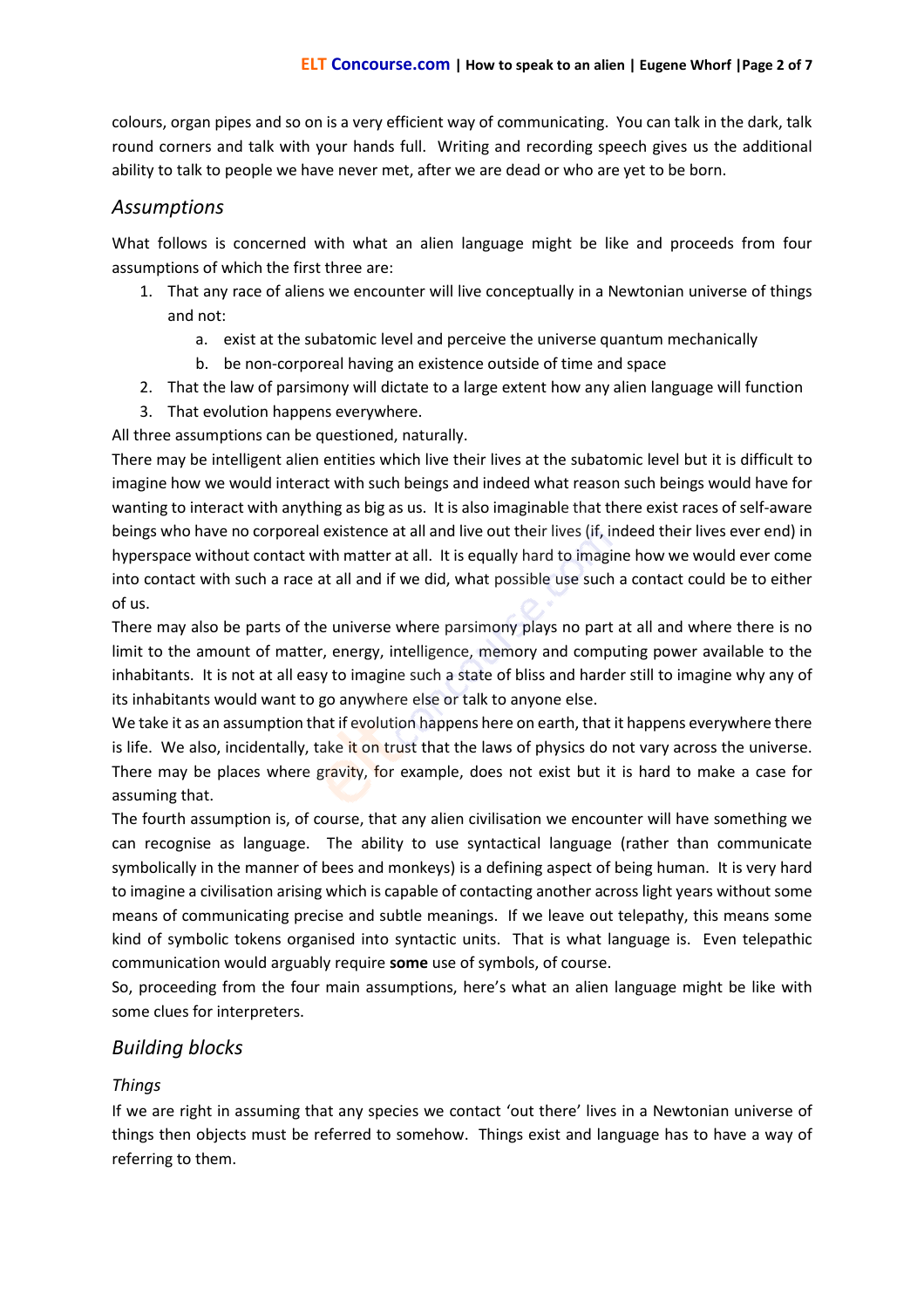All known languages on earth do this by the attachment of labels and through the invention of nouns to refer to material and immaterial objects. It is not easy to imagine any civilisation advanced enough to journey across light years or to make contact with others light years away could have invented the technology needed without the ability to refer to things. A star ship will, rather obviously, not be referred to as such but it is not rational to assume that its builders will have no way at all of referring to it.

It is probably safe, therefore, to start looking at an alien language from the presumption that there will be a system of object naming.

Of course, even in earthly languages how particular things are labelled is very variable and it is rare to find a neat one-to-one correspondence between languages concerning the area encompassed by any noun. Nevertheless, the systems are close enough for interlingual communication to be usually effective and unambiguous. We would expect any alien language also to have a word (or whatever) to act as the label for a *star* or *liquid water* but what these labels would be is anyone's guess. Such a language might, for example, have no use for a label for *leg* or *vegetable* because the need has never arisen. It may also have labels for things outside human experience, of course, but for that we have invention and neologism. There will also likely be some human-experienced things for which the alien culture has no name and we must hope that their language, too, allows for neologism (it is hard to see how that would not be possible).

It is, however, not a safe assumption that there is a universal need to refer to the non-material world so we cannot expect that all alien languages will be able to refer to *happiness, pain, sorrow, interest, patience, intelligence* and so on but, at least at the outset, this may not be necessary. It may well be the case that an alien species will not experience any of those things and may experience other internal events which have no parallels on earth. We will need to deal with that. The single exception will probably be the concept of *information* for without it no progress in building a vehicle capable of crossing half a galaxy or communicating with people at that remove seems possible.

Now parsimony comes into play. It is conceivable that we will encounter an alien language which can name but not classify so, for example, although all the individual components of the star ship or the teleporter will have names, they will have completely different names in another star ship or teleporter and so on. Such a non-classified naming system would mean that here on earth, for example, each and every occurrence of a motorised vehicle would have a different label attached to it. We could not speak or write of *an automobile* but would have to confine ourselves to talking separately about all of them. That would require something in the order of 1.4 billion different nouns. This would, of course, have to be repeated for all other potentially classifiable entities – *dogs, cats, insects, tables, lights, buildings* and so on – which would make any normal communication impossible because human memory and computing power is not infinite. It would also, incidentally, make the use of an indefinite article or a mass or plural noun impossible because each and every instance of a noun would be *the* item in question. There would be no such concepts as *a car, an insect* or *a tree* and we would not be able, or need, to talk about *cars, insects, trees, water* or *information* because each item or part of each mass would have its own, unique label.

As we noted above, we are working from the parsimony assumption that any alien society will also not have infinite memory and processing capacities so some kind of classification system seems inevitable if object labelling is to be usable.

The question now begging to be answered is how an alien classification system might work. On earth, most languages classify by function so we have words for, for example, *cars, people, houses, goats, ships, substances* and so on which refer to their functions, not their shapes, colours or constituent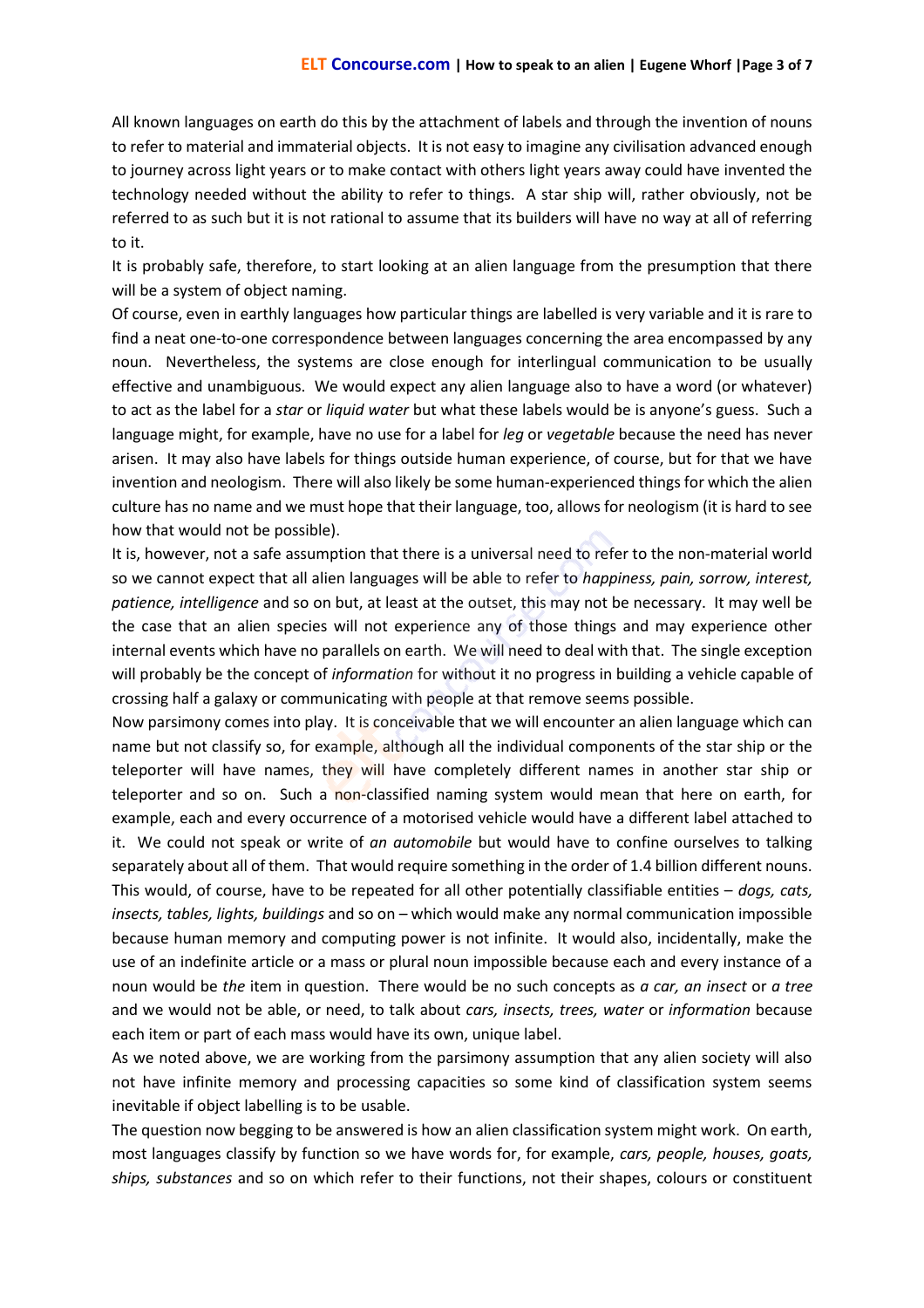materials. We do not, it seems, have languages which classify everything by colour or shape (although some languages do vary in how things are counted by considering characteristics such as animacy, shape and so on). So, instead of saying, e.g., "There's a car outside the house", we might have, "There's a yellow-thing outside the box-thing", or "There's a metal-moving-thing outside the bricknot-moving thing", classifying some things by colour and others by shape, capabilities or material.

There are, in theory at least, few restrictions to the ways in which a language might choose to classify nouns but some classification seems unavoidable if the limits of processing and memory are not to be overstepped. Would-be interpreters are therefore advised to be on the lookout for alternative classification systems.

Additionally, in accordance with the principle of parsimony, it seems that classification by size, potential hazard, edibility, temperature, colour etc. is unlikely to be an effective communication device because we need a classification system that can apply to all entities. Given that there are selective pressures on the development (not evolution in this case) of a language to make it an effective medium of communication, what better classification can a language have than function?

#### *Distinctions between things*

Assuming, for the moment, that any alien language will need a way to label and categorise things, it seems quite likely that it will need a way to distinguish between two things in the same category. Just as human-language speakers can distinguish, for example, between *a glass table* and *a wooden table, a big rock* and *a small rock, a yellow car* and *a blue car, this stone* and *that stone* etc., so any language would seem to need the same ability. How that happens is likely to be unpredictable but would-be interpreters are advised to look out for distinction devices – also known as modifiers.

It is imaginable, that a language could pull this trick off by giving each type of thing a different label so that, for example, *a blue car* is *a thrug* and *a red car* is *a fronch* or whatever and the word (or whatever) for *a big rock* will differ completely from the one signifying *a small rock*. That's eminently doable but does mean that the number of nouns in the language would increase to a point at which memory and processing power are overstretched. The parsimonious way to get around the problem is to combine describers with the things they describe – syntax, in other words, of which more in a minute.

#### *Events*

Our second category concerns what human languages use to describe things that are or happen – verbs in most languages. We will call these *events*.

If our visitors do, in fact, hail from a setting in which there are things, then as well as naming the things, they will need to have a system of describing events – what things do, where they are and in what relationships they stand to other things.

Human languages have developed to distinguish between doing verbs (*break, drive, fall* etc,), talking and thinking verbs (*speak, explain, imagine, like* etc.) and being verbs (*exist, be like, adjoin, stand, be* etc.) and that seems to be a universal categorisation here on our planet.

There is no reason why any alien civilisation needs to follow a similar system of classification and its language (or languages) could have a number of different ways to classify events. It might, for example, choose to classify events on the basis of the materials which form the subject of those events so, for example, the verb *break* would differ depending on what is doing the breaking or being broken. Equally, it could do so according to the nature of the object of an event so *sawing wood* would be completely differently encoded from *sawing metal*. Some human languages get close to that kind of classification. A huge range of other forms of classification is possible, of course: whether it is done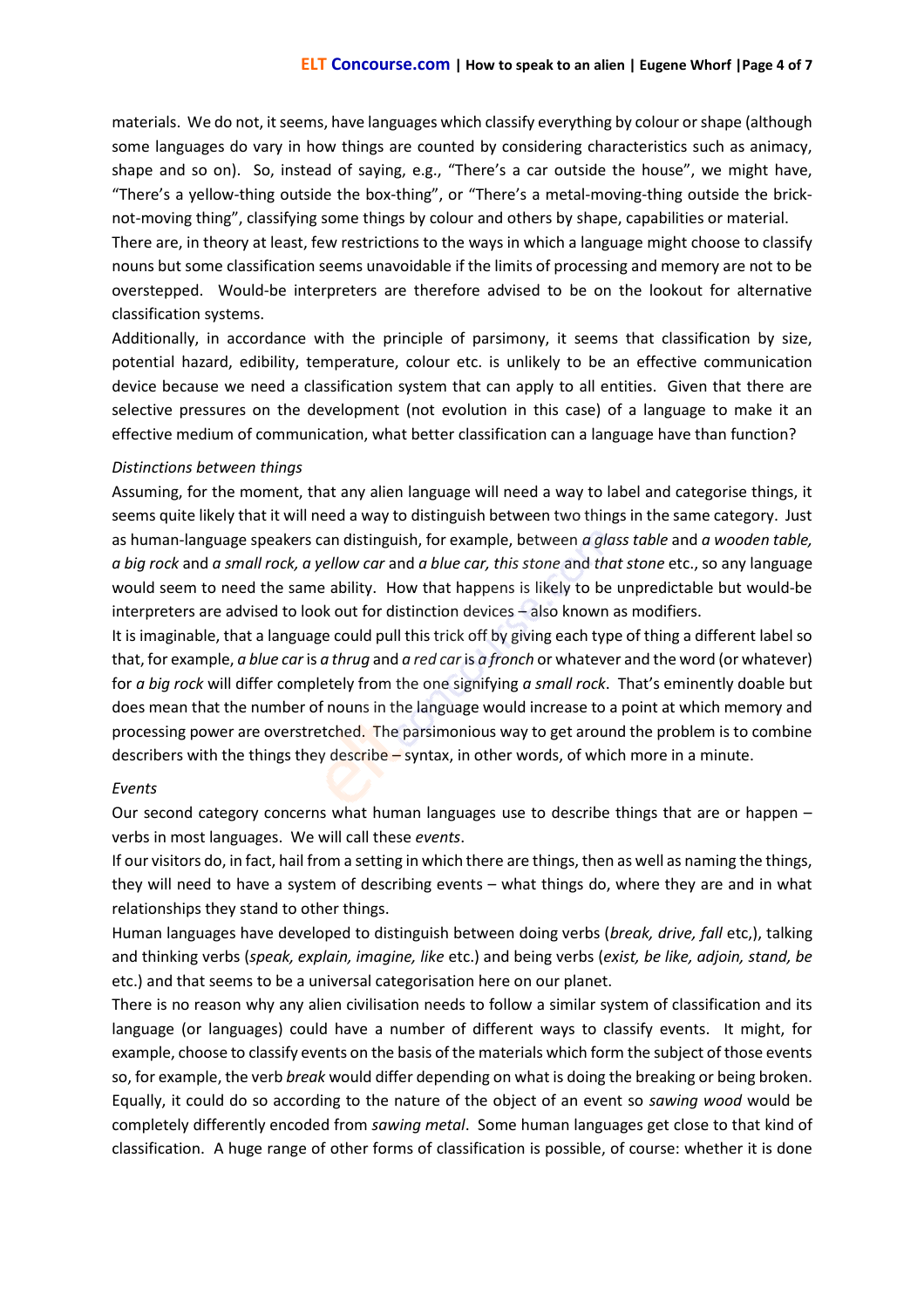deliberately or just happens, whether something is dangerous or not, whether something requires labour or not, whether something involves moving things and so on, and on.

Just as with nouns, however, classification seems to be inevitable. One could, of course, imagine a language in which every object would have a different verb to say where it is so, e.g., "The table is in the corner" would have a completely different realisation from "A chair is in the corner". At this point parsimony strikes, however, and it seems unlikely that memory and processing power would be wasted on having a different verb to describe the same event for each noun in the language. It might have a different verb to describe the same event for each class of object, however, but that would also be non-parsimonious and akin to use a different word for, say, *move*, depending on the class of object (*car, bird, air, cloud, planet* etc.) doing the moving or being moved.

Would-be interpreters are advised, therefore, to be on the lookout for how events are classified.

#### *Distinctions between events*

Just as human languages need a way to distinguish between things given the same name so they also distinguish between events given the same name so, for example, we can say that "The bird is flying" but we can also distinguish types of flying by saying "The bird is flying slowly" or "The bird is flying to the west" and innumerable other characteristics that we wish to attach to the idea of *flying*. The catch-all description of this ability is the attachment of adverbials.

It is not necessary to do it that way and it is perfectly possible to conceive of a language which varies the verb to express different aspects of the event so the word (or whatever) for *flying quickly* would differ from the word meaning *flying westwards* and that would differ from the word meaning *flying quickly upwards* and so on. Again, parsimony would seem to rule that out for the majority of events because of the excessive memory load that would be imposed on users of such a language. Human languages do this but only to a limited extent so we have, for example, distinctions between *run, stroll, gallop* and *walk* (with some encapsulating a notion of speed). However, most languages do not do this for the majority of words used to describe events so we cannot distinguish in a single event word the concepts of*swim quickly* from *swim slowly* or*swim underwater* or between *fall gently, fall rapidly, fall on a hard surface, fall on a soft surface* or *fall sideways*.

What language does, again, is enlist the help of syntax to combine adverbials with verbs. There's no reason that any alien language would do this in anything like the same way. It could be done, for example, phonologically, by changing the pronunciation of the event word, affixationally by altering the ending, middle or beginnings of event words, by mutation, altering sounds within a word or in many other imaginable and, to us, unimaginable ways. However, the **ability** to do it seems inescapable if a language is to evolve beyond simple event tokens.

Would-be interpreters are advised, therefore, to be on the lookout for how events are modified.

#### *Times and places*

A key distinction between human language and animal communication concerns temporal and spatial displacement. We can, in all human languages, refer to what is here now but we can also refer to what is not here and is not anywhere around just now (although most things have to be somewhere). We can also, incidentally, refer to what is never going to be anywhere at any time because it is a purely imagined concept. We can say, therefore, in any human language:

*There is a unicorn in this garden*

*There was a unicorn in that garden*

*Do you think there might be a unicorn in any of the gardens around here?* and so on.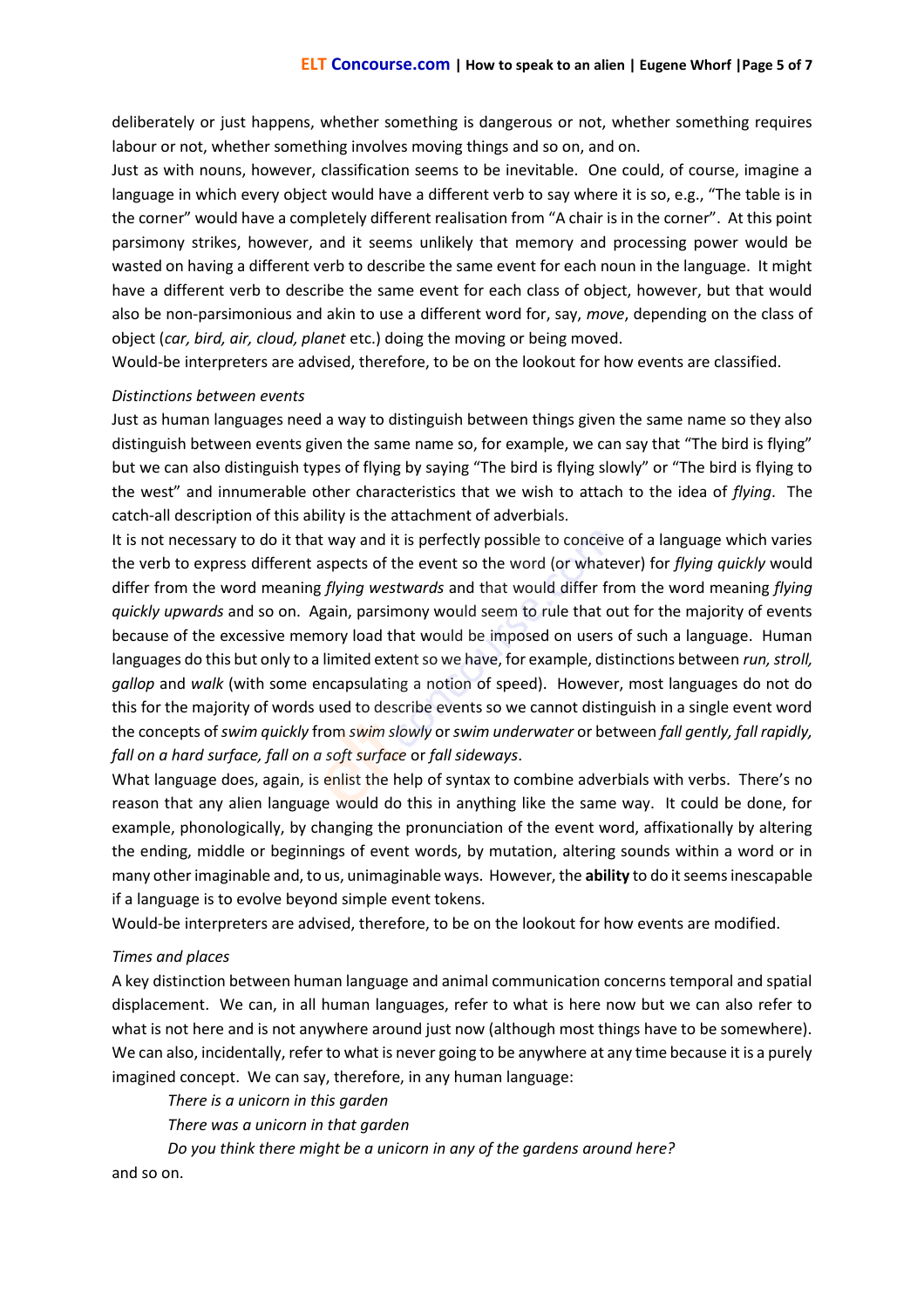Animal communication mechanisms can, demonstrably, communicate notions such as:

*Warning: there's a leopard* (monkeys)

*There's a decent food supply in this direction over there* (bees)

*Keep off my territory* (birds and many other animals)

and so on but they cannot communicate notions such as:

*There was a leopard here last month*

*Have there been any decent food supplies in that direction recently?*

*From next Monday, I will consider this my territory*

and so on.

Even among human languages, how displacement is achieved is bewilderingly variable so we cannot expect to be able to grasp temporal and spatial relationships in an alien language easily. We should, however, expect to find that the language can do these things because visiting us or communicating with us has demonstrated an ability to plan for another time, elsewhere, so there likely has to be a way of referring to it.

Even at a basic here-and-now level, it seems inevitable that some way of encoding these bits of information will be necessary in any developed society. If our jumping-off assumption is that the aliens live in a Newtonian environment is correct then everything material has to be somewhere at some time. Logically, any language used in that environment would need to be able to express where and when something is, happened or behaved.

Would-be interpreters would be well advised to try to see how it is done but shouldn't expect to recognise the method by analogy with any human language.

### *Syntax*

Chomsky and others of a like mind see language structure as something inherent and encoded to some extent in our genes. The concept of a Universal Grammar suggests that the basic building blocks of syntax that we have referred to above exist in every human language. The view has been challenged but maintains a good deal of academic currency.

It turns out, however, that Universal Grammar is not quite as universal as it sounds and the holders of this theory go on to suggest that because language which has evolved on earth is unique to the planet, we will never be able to unravel the syntax of an alien tongue and we will have to approach it as we would a problem in chemistry or particle physics, *ab initio* and without the prop of our inherited language acquisition devices (whatever they might be).

Chomsky himself averred (1983):

*The same structures that make it possible to learn a human language make it impossible for us to learn a language that violates the principles of universal grammar. If a Martian landed from outer space and spoke a language that violated universal grammar, we simply would not be able to learn that language the way that we learn a human language<sup>2</sup>*

However, for language to function at all it has to combine symbols with syntax and what we have outlined above does not seem, on the face of it, to violate any principles. It is unlikely that we could learn an alien language **in the same way** that we learned our first language but that does not mean that we would be **unable** to learn it especially if we are forearmed with knowledge of what it is capable of doing and what it must be able to do.

<sup>2</sup> Chomsky, N, 1983, Interview with John Gliedman, Omni, 6:11, November 1983, available at https://chomsky.info/198311\_\_/